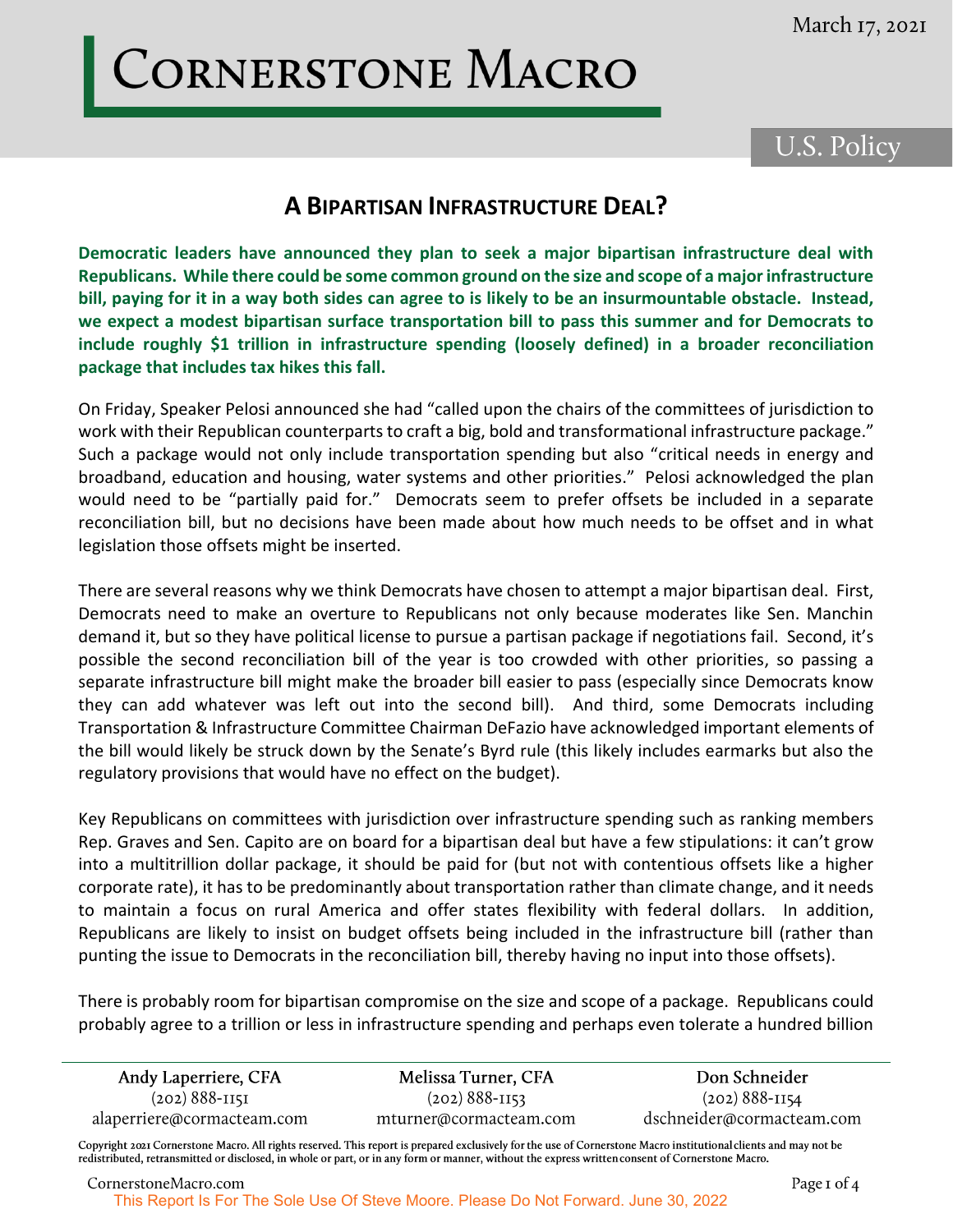U37664

U37664

or so in climate-related provisions (such as spending on a clean energy grid, electric vehicle charging stations, and climate resiliency). That would be a win for Democrats and still gives them room to do the rest of what they want in reconciliation.

However, paying for a package of this size either in whole or in part is likely too much to ask. Republicans aren't likely to back down on concerns about the deficit and will not accept tax hikes that reverse the 2017 reforms. The only other revenue options large enough are major increases in fuel taxes, a vehicle miles traveled (VMT) tax, or a carbon tax. Despite what some press reports have suggested, we strongly doubt Republicans will back any of these measures. Out of the three options, a VMT is the most likely to be considered but the tax is still controversial and in the experimental phase (some states are conducting pilot projects). Importantly, Biden has said he would not raise taxes on Americans earning less than \$400,000, which makes any of these ideas problematic. It probably goes without saying Democrats aren't going to accept spending cuts to offset the cost of the package.

So how will this all play out? We expect the committees of jurisdiction to begin holding hearings (Ways and Means has scheduled one on March 23 and Transportation & Infrastructure on April 14). Lawmakers in charge of the surface transportation process are intending to report legislation by Memorial Day (well ahead of the September 30 deadline which is when the spending authorization expires) so that's a fair timeline to expect some action. We expect talks on a broad bipartisan deal to break down by that time. If we're right, Congress will operate on two tracks: a narrow bipartisan surface transportation bill and a more ambitious infrastructure package that would be included in a broader economic package that would pass under reconciliation. The process on the second package is not likely to begin until July, which is when Congress will take up a budget with reconciliation instructions.  $\sim$   $\sim$ 

In order to get a better sense of what a surface transportation bill and partisan infrastructure package might look like, we illustrate the main approaches in the table on the next page. The three most prominent proposals include: The Moving Forward Act (H.R. 2) advanced by House Democrats, the American Transportation Infrastructure Act (S. 2302) which cleared the Senate Environment and Public Works Committee on a bipartisan basis, and Biden's infrastructure **[plan](https://joebiden.com/clean-energy/)** developed for the campaign trail. Over a 10-year period they total roughly \$1.5 trillion, \$300 billion, and \$2.1 trillion, respectively. Of all of these bills, H.R. 2 is the most important because it will serve as the starting point for negotiations with Republicans and will ultimately be the backbone of whatever partisan law Democrats pass.

Starting with the multiyear surface transportation reauthorization bill, we expect a bipartisan deal that is roughly a midpoint between the red underlined portions in the table on the next page. This implies a fiveyear package totaling about \$400 billion focused on highways, public transit, and rail.

Both of the congressional proposals contain a five-year reauthorization of federal highway spending that are broadly similar (\$319 billion in the House Democrat proposal and \$287 billion for the bipartisan Senate bill). However, because these are reauthorizations of existing spending, the increase relative to the spending baseline is much smaller. Current highway spending is \$46 billion per year (or \$232 billion over the next five years), so the actual increase in new outlays would be \$87 billion and \$55 billion, respectively. This is a critical distinction that can often get lost in the discussion of infrastructure spending. Investors should know the likely increase in transportation spending, while potentially significant in percentage terms, is likely to have a tiny impact on GDP.

Cornerstone Macro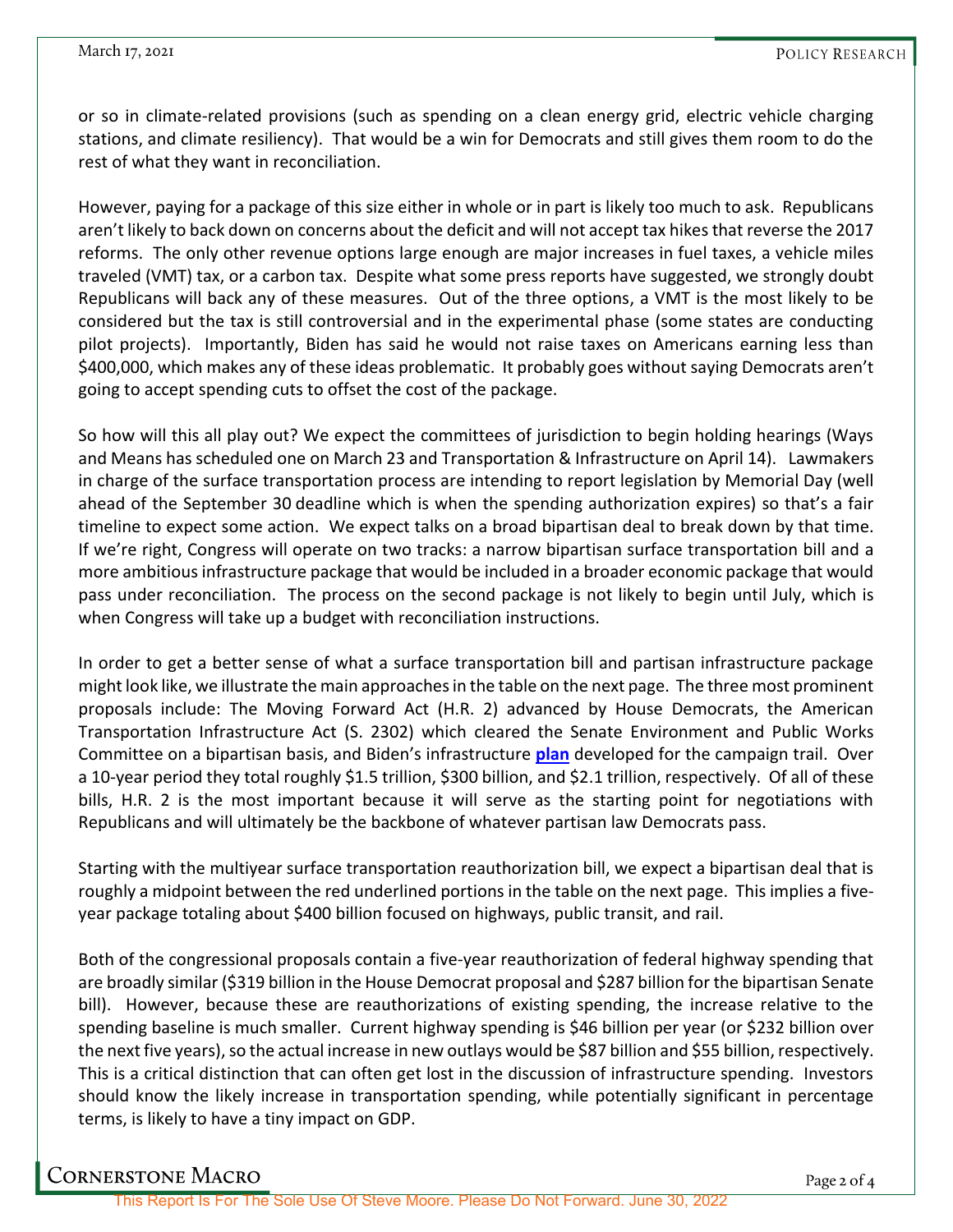U37664

It is possible lawmakers could agree to boost highway spending even further but there isn't a sound policy rationale to do so. According to **[CBO,](https://www.cbo.gov/publication/56346)** if another \$36 billion or \$68 billion cumulatively were added to the proposals, respectively, it would provide enough funding to ensure that all projects for which the net benefits meet or exceed the costs get funding. In other words, if Congress wants to spend a lot more on highways than the key leaders have proposed, it would have to do it on projects with low or even negative returns.

| <b>BUDGETARY COMPOSITION OF MAJOR INFRASTRUCTURE PROPOSALS (\$BN)</b>               |                               |                                |              |  |
|-------------------------------------------------------------------------------------|-------------------------------|--------------------------------|--------------|--|
|                                                                                     | <b>House Dems</b><br>(H.R. 2) | <b>Senate EPW</b><br>(S. 2302) | <b>Biden</b> |  |
| <b>Traditional Infrastructure</b>                                                   |                               |                                |              |  |
| <b>Highway Reauthorization</b>                                                      | 319                           | 287                            |              |  |
| <b>Public Transportation</b>                                                        | 105                           |                                |              |  |
| Rail                                                                                | 60                            |                                |              |  |
| <b>Other / Unallocated Transportation</b>                                           | 10                            | 4                              | 900          |  |
| <b>Covid Related Transit \$</b>                                                     | 83                            |                                |              |  |
| <b>Broadband</b>                                                                    | 100                           |                                | 20           |  |
| <b>Water Infrastructure</b>                                                         | 65                            |                                | 50           |  |
| <b>Airports</b>                                                                     | 38                            |                                |              |  |
| <b>Infrastructure Financing Bonds</b>                                               | 84                            |                                |              |  |
| <b>SUBTOTAL</b>                                                                     | \$863                         | \$291                          | \$970        |  |
| <b>Clean Energy Infrastructure &amp; Incentives</b>                                 |                               |                                |              |  |
| <b>Clean Grid &amp; Power Transmission</b>                                          | 70                            |                                | 105          |  |
| Other                                                                               | 14                            |                                | 335          |  |
| <b>Clean Cars &amp; Fuels</b>                                                       | 18                            |                                | 200          |  |
| <b>Green Energy &amp; Efficiency Incentives for</b><br><b>Individuals</b>           | 24                            |                                | 50           |  |
| <b>Renewable Electricity Investment &amp; Carbon</b><br><b>Reduction Incentives</b> | 87                            |                                | 144          |  |
| <b>SUBTOTAL</b>                                                                     | \$214                         | \$0                            | \$834        |  |
| <b>Non-Traditional Infrastructure</b>                                               |                               |                                |              |  |
| <b>Schools</b>                                                                      | 130                           |                                | 138          |  |
| <b>Child Care</b>                                                                   | 10                            |                                |              |  |
| <b>Housing</b>                                                                      | 189                           |                                | 124          |  |
| <b>Hospitals</b>                                                                    | 30                            |                                |              |  |
| <b>Postal</b>                                                                       | 25                            |                                |              |  |
| <b>All Other</b>                                                                    | 25                            |                                | 41           |  |
| <b>SUBTOTAL</b>                                                                     | \$407                         | \$0                            | \$303        |  |
| <b>TOTAL</b>                                                                        | \$1,486                       | \$291                          | \$2,106      |  |

Source: CBO, JCT, Moody's, Biden Campaign, NACO, and Cornerstone Macro.

Notes: Red underlined text reflects the components of surface transportation legislation that can move as a standalone bill.

As for a second more ambitious infrastructure package that would pass with only Democratic support, its size and composition depend in part on how much is included in the surface transportation bill. Assuming there is bipartisan agreement for about \$300 billion for highways, this leaves about \$1.1 or \$1.2 trillion as a starting target (the \$83 billion in the table above for COVID-related transit funds is likely unnecessary

## Cornerstone Macro

U37664

This Report Is For The Sole Use Of Steve Moore. Please Do Not Forward. June 30, 2022